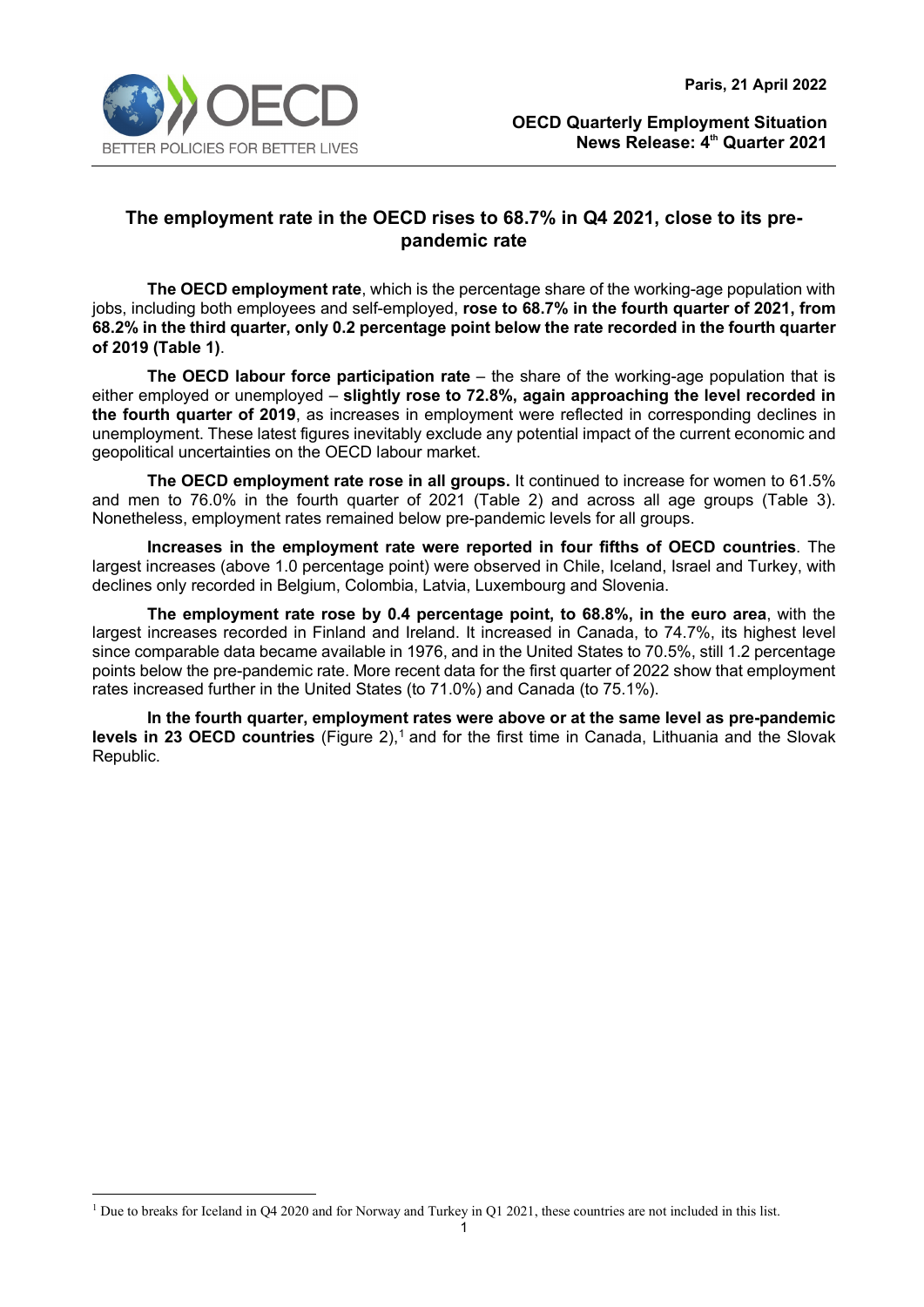#### **Paris, 21 April 2022**

## **OECD Quarterly Employment Situation News Release: 4th Quarter 2021**

Figure 1. Employment rates (persons aged 15-64) for selected OECD countries and country aggregates<sup>(1)</sup> As a percentage of the working-age population



(1) In the third quarter of 2020 and, to a lesser extent, fourth quarter of 2020, a large part of the increase in the employment rate for the OECD-Total reflects the return to work of furloughed workers in Canada and the United States, where they are recorded as unemployed, whereas in most other countries, they are recorded as employed.

Visit the interactiv[e OECD Data Portal](https://data.oecd.org/chart/6GyD) to explore these data further.



#### Figure 2. Changes in employment rates (persons aged 15-64) for selected OECD countries(1) between Q4 2019 and Q4 2021

(1) Due to breaks for Iceland in Q4 2020 and for Norway and Turkey in Q1 2021, these countries are not included in the chart.

**Contacts:** For further information readers are invited to contact the OECD's Media Relations Division on (33) 1 45 24 97 00 or e-mail [news.contact@oecd.org;](mailto:news.contact@oecd.org) For technical questions contact [stat.contact@oecd.org](mailto:stat.contact@oecd.org) **Next release: 12 July 2022**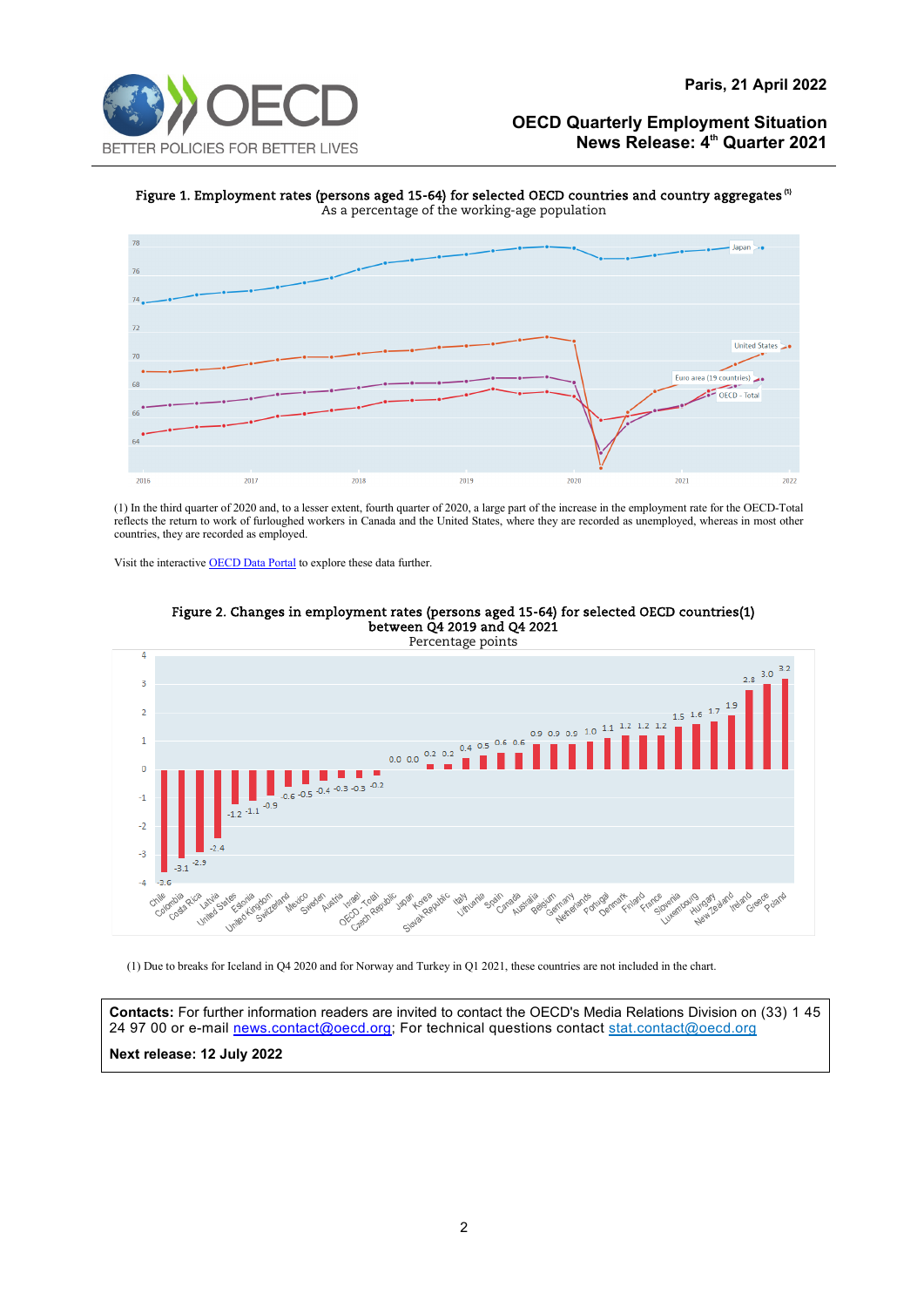

## **Table 1: OECD employment rates and levels (15-64)**

Employment as a percentage of corresponding working age population and levels, seasonally adjusted

|                        | <b>Employment rates</b> |      |      |          |              |                |                   |                |      |                |              | Levels           |
|------------------------|-------------------------|------|------|----------|--------------|----------------|-------------------|----------------|------|----------------|--------------|------------------|
|                        | 2018                    | 2019 | 2020 | 2021     | 2019         |                | 2020              |                |      | 2021           |              | <b>Thousands</b> |
|                        |                         |      |      |          | Q4           | Q <sub>3</sub> | Q4                | Q <sub>1</sub> | Q2   | Q <sub>3</sub> | Q4           | Q4 - 2021        |
| <b>OECD - Total</b>    | 68.4                    | 68.8 | 66.0 | 67.8     | 68.9         | 65.6           | 66.5              | 66.9           | 67.6 | 68.2           | 68.7         | 597,565          |
| Major Seven            | 71.4                    | 72.1 | 69.6 | 71.1     | 72.2         | 69.1           | 69.9              | 70.2           | 70.7 | 71.4           | 71.9         | 342,102          |
| <b>European Union</b>  | 67.4                    | 68.1 | 67.1 | 68.4     | 68.0         | 66.6           | 66.9              | 67.2           | 68.2 | 68.8           | 69.3         | 195,262          |
| Euro area              | 67.2                    | 67.9 | 66.7 | 68.0     | 67.8         | 66.1           | 66.5              | 66.7           | 67.9 | 68.4           | 68.8         | 148,835          |
|                        |                         |      |      |          |              |                |                   |                |      |                |              |                  |
| Australia              | 73.8                    | 74.3 | 72.7 | 75.0     | 74.3         | 72.1           | 73.5              | 74.4           | 75.4 | 74.8           | 75.2         | 12,449           |
| Austria                | 73.0                    | 73.5 | 71.7 | 72.4     | 73.6         | 71.8           | 71.6              | 71.3           | 72.0 | 73.0           | 73.3         | 4,280            |
| Belgium                | 64.5                    | 65.3 | 64.5 | 65.3     | 65.1         | 64.5           | 64.0              | 63.7           | 65.1 | 66.3           | 66.0         | 4,860            |
| Canada                 | 73.5                    | 74.2 | 70.0 | 73.2     | 74.1         | 70.2           | 71.9              | 72.1           | 72.5 | 73.8           | 74.7         | 18,391           |
| Chile                  | 64.1                    | 64.1 | 55.8 | 58.5     | 63.8         | 52.7           | 56.3              | 57.4           | 57.2 | 59.1           | 60.2         | 8,124            |
| Colombia               | 66.5                    | 65.4 | 57.8 | 61.5     | 64.5         | 56.5           | 59.4              | 60.8           | 61.6 | 62.2           | 61.4         | 20,401           |
| Costa Rica             | 61.0                    | 61.6 | 54.8 | 57.2     | 61.6         | 52.4           | 55.3              | 56.0           | 55.6 | 58.3           | 58.7         | 2,005            |
| <b>Czech Republic</b>  | 74.8                    | 75.1 | 74.4 | 74.4     | 75.1         | 74.2           | 74.1              | 73.9           | 73.9 | 74.7           | 75.1         | 5,087            |
| Denmark                | 74.1                    | 75.0 | 74.4 | 75.5     | 75.2         | 73.9           | 74.5              | 74.1           | 75.8 | 75.7           | 76.4         | 2,831            |
| Estonia                | 75.1                    | 75.6 | 74.0 | 74.0     | 76.1         | 73.2           | 73.7              | 73.7           | 72.9 | 74.4           | 75.0         | 624              |
| Finland                | 71.2                    | 72.0 | 71.2 | 72.7     | 72.3         | 71.0           | 71.4              | 71.6           | 72.9 | 72.7           | 73.5         | 2,493            |
| France                 | 66.2                    | 66.4 | 66.1 | 67.3     | 66.5         | 65.9           | 66.2              | 66.5           | 67.1 | 67.6           | 67.7         | 27,444           |
| Germany <sup>(1)</sup> | 74.9                    | 75.7 | 76.2 | 75.8 (u) | 75.8         |                | 74.1 (u) 74.6 (u) | 74.8           | 75.4 | 76.3           | 76.7         | 40,453           |
| Greece                 | 54.5                    | 56.1 | 53.7 | 57.3     | 56.2         | 55.3           | 53.7              | 53.8           | 57.4 | 58.7           | 59.2         | 3,956            |
| Hungary                | 71.4                    | 72.2 | 72.0 | 73.1     | 72.2         | 72.1           | 72.2              | 72.0           | 73.1 | 73.3           | 73.9         | 4,562            |
| $l$ celand $(2)$       | 85.1                    | 84.1 | 80.3 | 79.8     | 83.6         | 81.5           | 76.6(b)           | 77.5           | 79.3 | 80.4           | 81.8         | 192              |
| Ireland                | 68.5                    | 69.5 | 66.6 | 69.9     | 69.5         | 66.0           | 66.3              | 66.2           | 69.4 | 71.4           | 72.3         | 2,385            |
| <b>Israel</b>          | 69.0                    | 68.9 | 66.8 | 66.6     | 68.5         | 66.1           | 65.7              | 65.4           | 65.7 | 67.1           | 68.2         | 3,839            |
| Italy                  | 58.5                    | 59.1 | 57.5 | 58.3     | 59.0         | 57.0           | 57.3              | 56.7           | 58.0 | 58.8           | 59.4         | 22,169           |
| Japan                  | 77.2                    | 78.1 | 77.7 | 77.9     | 78.0         | 77.2           | 77.4              | 77.7           | 77.8 | 78.0           | 78.0         | 57,757           |
| Korea                  | 66.6                    | 66.8 | 65.9 | 66.5     | 67.0         | 65.7           | 65.6              | 65.6           | 66.5 | 66.8           | 67.2         | 24,474           |
| Latvia                 | 71.7                    | 72.2 | 71.5 | 69.9     | 72.6         | 71.4           | 71.3              | 68.8           | 69.6 | 70.9           | 70.2         | 820              |
| Lithuania              | 72.4                    | 73.0 | 71.6 | 72.4     | 73.0         | 70.8           | 71.5              | 71.1           | 71.9 | 73.2           | 73.5         | 1,321            |
| Luxembourg             | 67.1                    | 68.0 | 67.3 | 69.4     | 67.9         | 66.9           | 68.6              | 68.1           | 69.6 | 70.2           | 69.5         | 304              |
| Mexico <sup>(3)</sup>  | 61.5                    | 62.3 | ù.   | 61.0     | 62.4         | 56.9           | 59.2              | 59.6           | 61.1 | 61.5           | 61.9         | 53,314           |
| Netherlands            | 78.7                    | 79.7 | 79.3 | 80.2     | 79.8         | 78.9           | 79.2              | 79.4           | 79.9 | 80.4           | 80.8         | 9,081            |
| New Zealand            | 77.5                    | 77.5 | 76.8 | 78.3     | 77.3         | 76.1           | 76.5              | 77.2           | 77.8 | 79.1           | 79.2         | 2,633            |
| Norway <sup>(2)</sup>  | 74.8                    | 75.3 | 74.7 | 76.3     | 75.4         | 74.3           | 74.5              | 74.9 (b)       | 76.0 | 76.9           | 77.4         | 2,693            |
| Poland                 | 66.7                    | 67.5 | 67.8 | 70.3     | 67.7         | 67.9           | 68.4              | 69.4           | 70.2 | 70.6           | 70.9         | 16,382           |
| Portugal               | 69.0                    | 69.9 | 68.5 | 70.2     | 69.9         | 68.1           | 68.9              | 68.6           | 70.0 | 70.8           | 71.0         | 4,676            |
| Slovak Republic        | 69.6                    | 70.4 | 69.5 | 69.5     | 70.2         | 69.3           | 69.4              | 68.2           | 69.2 | 70.1           | 70.4         | 2,538            |
| Slovenia               | 70.6                    | 71.3 | 70.1 | 71.5     | 70.9         | 69.5           | 70.1              | 69.0           | 71.6 | 72.7           | 72.4         | 963              |
| Spain                  | 62.4                    | 63.3 | 61.0 | 62.7     | 63.3         | 60.7           | 61.1              | 61.1           | 62.6 | 63.4           | 63.9         | 19,837           |
| Sweden <sup>(2)</sup>  | 76.9                    | 76.6 | 74.9 | 75.4     |              |                |                   |                |      |                |              | 4,893            |
| Switzerland            | 80.1                    | 80.5 | 79.9 | 79.3     | 76.3<br>80.7 | 74.4           | 74.6              | 74.5<br>79.0   | 75.4 | 75.7           | 75.9<br>80.1 | 4,574            |
| Turkey <sup>(2)</sup>  |                         |      |      |          |              | 79.8           | 80.2              |                | 78.5 | 79.5           |              |                  |
|                        | 52.0                    | 50.3 | 47.5 | 50.3     | 50.4         | 47.8           | 47.9              | 49.2 (b)       | 49.5 | 50.5           | 51.8         | 28,870           |
| United Kingdom         | 75.6                    | 76.2 | 75.4 | 75.2     | 76.4         | 74.9           | 74.6              | 74.8           | 75.1 | 75.3           | 75.5         | 31,184           |
| <b>United States</b>   | 70.7                    | 71.4 | 67.1 | 69.4     | 71.7         | 66.4           | 67.8              | 68.4           | 68.9 | 69.8           | 70.5         | 144,703          |

..: not available

**b: Break in time series**

**u: Low reliability**

(1) Germany: due to technical issues with the introduction of the new German system of integrated household surveys, data for Q1, Q2, Q3 and Q4 2020 are provisional.

(2) Breaks in the Labour Force Survey for Sweden in Q3 2018; for Iceland in Q4 2020 and for Norway and Turkey in Q1 2021. Some of these breaks also affect, to some extent, aggregates for the European Union and OECD-Total.

(3) Mexico: Q2 2020 figures are not available. Estimations based on the monthly INEGI Encuesta Telefónica de Ocupación y Empleo (ETOE) phone survey were used in the compilation of Q2 2020 figures for the OECD-Total. Data from Q3 2020 are based on the New Encuesta Nacional de Ocupación y Empleo (ENOE) survey, combining telephone and face-to-face interviews.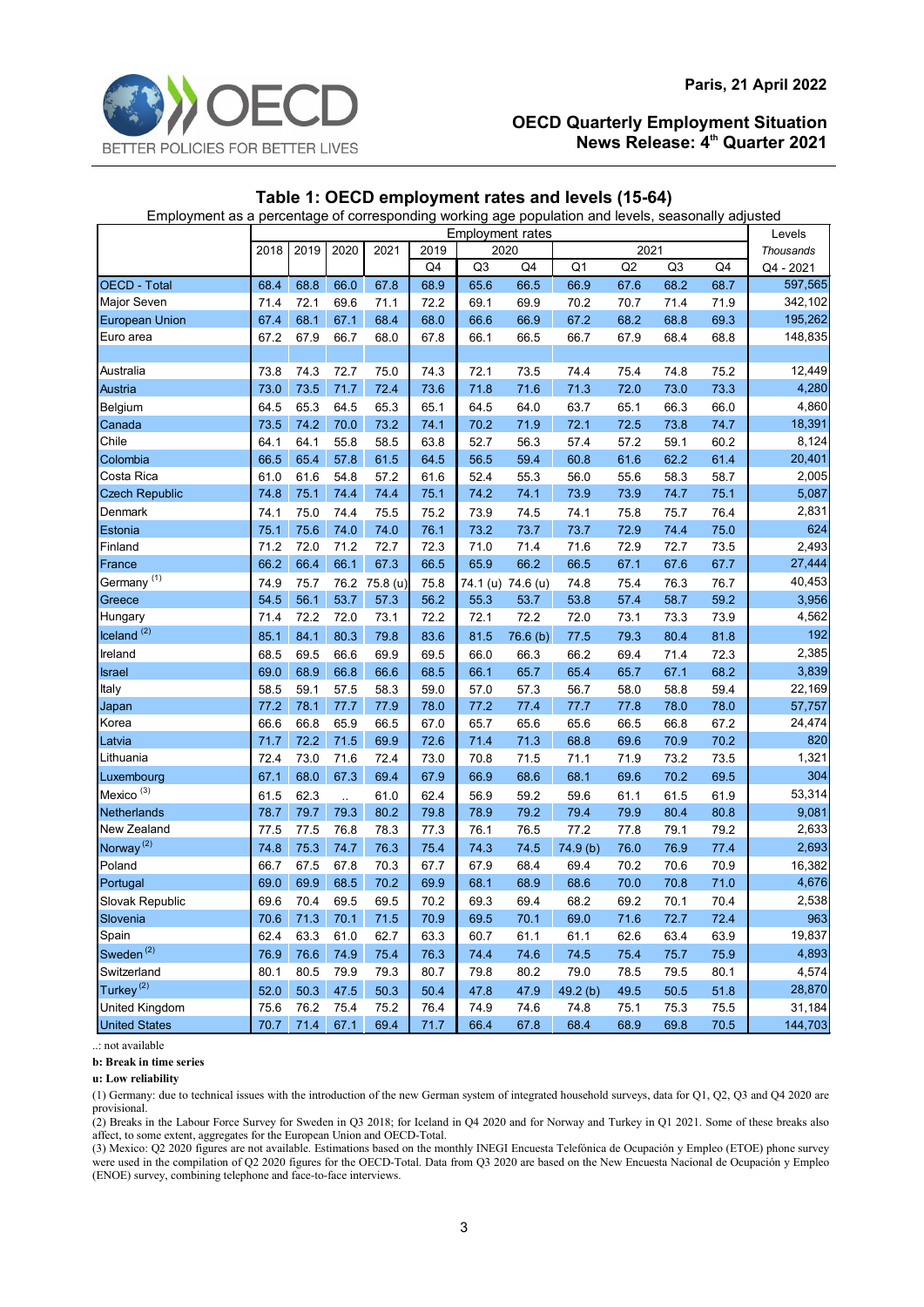# **Table 2: OECD employment rates (15-64) by sex**

Employment as a percentage of corresponding working age population, seasonally adjusted

|                                      | Women |      |                   |                |                |                |              |      | Men            |          |                     |      |                |      |  |
|--------------------------------------|-------|------|-------------------|----------------|----------------|----------------|--------------|------|----------------|----------|---------------------|------|----------------|------|--|
|                                      | 2019  | 2020 |                   |                | 2021           |                |              | 2019 |                | 2020     |                     | 2021 |                |      |  |
|                                      | Q4    | Q3   | Q4                | Q <sub>1</sub> | Q <sub>2</sub> | Q <sub>3</sub> | Q4           | Q4   | Q <sub>3</sub> | Q4       | Q1                  | Q2   | Q <sub>3</sub> | Q4   |  |
| <b>OECD - Total</b>                  | 61.6  | 58.3 | 59.3              | 59.6           | 60.3           | 61.1           | 61.5         | 76.3 | 72.9           | 73.8     | 74.3                | 74.9 | 75.5           | 76.0 |  |
| Major Seven                          | 67.2  | 64.2 | 65.1              | 65.4           | 65.9           | 66.6           | 67.1         | 77.3 | 74.0           | 74.8     | 75.2                | 75.7 | 76.2           | 76.7 |  |
| <b>European Union</b>                | 63.0  | 61.6 | 62.0              | 62.1           | 63.1           | 64.0           | 64.4         | 73.0 | 71.7           | 71.9     | 72.3                | 73.2 | 73.7           | 74.2 |  |
| Euro area                            | 63.1  | 61.4 | 61.9              | 62.0           | 63.1           | 63.9           | 64.3         | 72.6 | 70.8           | 71.0     | 71.5                | 72.7 | 73.0           | 73.2 |  |
|                                      |       |      |                   |                |                |                |              |      |                |          |                     |      |                |      |  |
| Australia                            | 70.2  | 68.2 | 69.4              | 70.7           | 71.8           | 71.0           | 71.4         | 78.5 | 76.1           | 77.6     | 78.1                | 79.0 | 78.8           | 79.1 |  |
| Austria                              | 69.3  | 67.7 | 67.4              | 66.8           | 67.8           | 68.8           | 69.2         | 78.0 | 75.9           | 75.9     | 75.8                | 76.3 | 77.2           | 77.4 |  |
| Belgium                              | 61.4  | 60.7 | 60.4              | 59.8           | 61.6           | 62.9           | 62.8         | 68.7 | 68.4           | 67.6     | 67.6                | 68.6 | 69.6           | 69.2 |  |
| Canada                               | 71.3  | 67.2 | 68.9              | 68.9           | 69.1           | 70.9           | 71.9         | 76.8 | 73.3           | 75.0     | 75.3                | 75.8 | 76.7           | 77.5 |  |
| Chile                                | 54.5  | 43.9 | 46.3              | 47.9           | 47.7           | 49.4           | 50.8         | 73.0 | 61.4           | 66.3     | 66.8                | 66.7 | 68.9           | 69.5 |  |
| Colombia                             | 52.8  | 43.6 | 46.8              | 48.3           | 49.0           | 49.8           | 49.0         | 77.0 | 70.2           | 72.7     | 73.9                | 74.8 | 75.4           | 74.6 |  |
| Costa Rica                           | 48.1  | 38.6 | 42.8              | 42.4           | 41.8           | 45.7           | 45.8         | 74.9 | 65.9           | 67.5     | 69.3                | 69.0 | 70.7           | 71.4 |  |
| <b>Czech Republic</b>                | 67.9  | 66.6 | 66.7              | 66.5           | 66.4           | 67.6           | 68.0         | 81.9 | 81.4           | 81.1     | 80.9                | 81.1 | 81.5           | 81.8 |  |
| Denmark                              | 72.2  | 71.0 | 71.5              | 71.2           | 73.0           | 72.7           | 73.3         | 78.2 | 76.8           | 77.4     | 77.1                | 78.5 | 78.6           | 79.5 |  |
| Estonia                              | 74.3  | 71.4 | 72.3              | 71.6           | 70.5           | 72.7           | 74.5         | 77.9 | 75.1           | 75.0     | 75.7                | 75.3 | 76.0           | 75.5 |  |
| Finland                              | 70.9  | 69.3 | 70.0              | 70.5           | 72.0           | 72.2           | 72.2         | 73.6 | 72.6           | 72.7     | 72.7                | 73.7 | 73.1           | 74.7 |  |
| France                               | 64.0  | 63.3 | 63.8              | 64.0           | 64.2           | 64.9           | 65.0         | 69.2 | 68.6           | 68.8     | 69.1                | 70.2 | 70.4           | 70.6 |  |
| Germany <sup>(1)</sup>               | 71.7  |      | 70.3 (u) 70.8 (u) | 71.0           | 71.6           | 72.9           | 73.3         | 79.7 | 77.7 (u)       | 78.3 (u) | 78.5                | 79.1 | 79.7           | 80.0 |  |
| Greece                               | 46.7  | 46.4 | 44.9              | 44.4           | 48.4           | 49.9           | 50.2         | 65.9 | 64.3           | 62.6     | 63.4                | 66.5 | 67.4           | 68.4 |  |
| Hungary                              | 67.2  | 67.0 | 67.1              | 66.6           | 68.1           | 68.7           | 69.5         | 77.3 | 77.2           | 77.3     | 77.5                | 78.0 | 78.0           | 78.3 |  |
| $l$ celand $(2)$                     | 81.2  | 78.9 | 74.6 (b)          | 73.6           | 76.5           | 78.0           | 79.1         | 85.7 | 83.9           | 78.5 (b) | 81.1                | 81.9 | 82.8           | 84.4 |  |
| Ireland                              | 64.0  | 60.5 | 61.1              | 61.4           | 64.8           | 67.4           | 68.4         | 75.1 | 71.7           | 71.7     | 71.1                | 74.1 | 75.5           | 76.3 |  |
| <b>Israel</b>                        | 66.3  | 64.4 | 64.3              | 63.9           | 64.2           | 65.7           | 66.6         | 70.8 | 67.8           | 67.2     | 66.9                | 67.2 | 68.5           | 69.7 |  |
| Italy                                | 50.1  | 48.2 | 48.6              | 47.7           | 49.0           | 50.1           | 50.9         | 68.0 | 65.8           | 66.1     | 65.8                | 67.1 | 67.5           | 67.9 |  |
| Japan                                | 71.5  | 70.4 | 71.0              | 71.2           | 71.4           | 71.7           | 71.6         | 84.4 | 83.9           | 83.8     | 84.0                | 84.1 | 84.2           | 84.1 |  |
| Korea                                | 58.0  | 56.4 | 56.5              | 56.5           | 57.6           | 58.1           | 58.4         | 75.8 | 74.7           | 74.5     | 74.4                | 75.1 | 75.4           | 75.8 |  |
| Latvia                               | 70.9  | 70.1 | 69.7              | 66.4           | 68.1           | 69.1           | 68.3         | 74.4 | 72.8           | 73.1     | 71.4                | 71.3 | 72.7           | 72.1 |  |
| Lithuania                            | 72.9  | 70.5 | 70.9              | 70.0           | 71.4           | 72.9           | 73.4         | 73.2 | 71.1           | 72.1     | 72.2                | 72.5 | 73.6           | 73.6 |  |
| Luxembourg                           | 63.9  | 63.9 | 65.1              | 63.9           | 66.5           | 67.2           | 66.3         | 71.8 | 69.9           | 71.8     | 72.2                | 72.7 | 73.1           | 72.5 |  |
| Mexico <sup>(3)</sup>                | 47.5  | 41.9 | 44.4              | 44.7           | 46.3           | 46.6           | 47.1         | 78.7 | 73.1           | 75.3     | 75.8                | 77.2 | 77.8           | 78.3 |  |
| Netherlands                          | 76.0  | 75.2 | 75.8              | 76.1           | 76.3           | 76.8           | 77.2         | 83.5 | 82.5           | 82.7     | 82.7                | 83.4 | 84.1           | 84.4 |  |
| New Zealand                          | 73.0  | 71.3 | 71.9              | 72.8           | 73.5           | 75.5           | 75.6         | 81.8 | 80.9           | 81.1     | 81.7                | 82.2 | 82.7           | 82.9 |  |
| Norway <sup>(2)</sup>                | 73.2  | 72.4 | 72.3              | 73(b)          | 73.9           | 74.8           | 75.6         | 77.4 | 76.1           | 76.5     | 76.7 <sub>(b)</sub> | 78.0 | 78.8           | 79.2 |  |
| Poland                               | 60.6  | 61.0 | 61.8              | 62.4           | 63.7           | 64.4           | 64.7         | 74.8 | 74.7           | 75.1     | 76.5                | 76.6 | 76.8           | 77.2 |  |
| Portugal                             | 67.4  | 66.5 | 66.9              | 66.1           | 67.6           | 68.6           | 68.7         | 72.4 | 69.9           | 71.1     | 71.4                | 72.7 | 73.3           | 73.5 |  |
| Slovak Republic                      | 66.6  | 65.8 | 65.8              | 63.9           | 65.6           | 66.2           | 66.6         | 73.8 | 72.8           | 72.8     | 72.4                | 72.7 | 73.9           | 74.1 |  |
| Slovenia                             | 68.6  | 66.8 | 66.7              | 65.7           | 68.3           | 69.6           | 69.0         | 73.1 | 72.1           | 73.2     | 72.0                | 74.7 | 75.6           | 75.6 |  |
| Spain                                | 58.0  | 55.6 | 56.1              | 56.1           | 57.7           | 58.8           | 59.2         | 68.6 | 65.8           | 66.1     | 66.2                | 67.5 | 68.0           | 68.6 |  |
|                                      | 74.5  | 72.6 | 72.6              | 72.4           | 73.7           | 73.6           | 73.5         | 78.1 | 76.2           | 76.6     | 76.5                | 77.1 | 77.7           | 78.2 |  |
| <b>Sweden</b>                        | 76.8  | 75.9 | 76.6              | 74.8           | 74.1           | 75.8           | 76.8         | 84.5 | 83.5           | 83.7     | 83.2                | 82.8 | 83.0           | 83.3 |  |
| Switzerland<br>Turkey <sup>(2)</sup> | 31.9  | 30.1 | 29.6              | 30.5(b)        | 31.0           | 32.2           | 33.2         | 68.7 | 65.2           | 66.0     | 67.7(b)             | 67.8 | 68.7           | 70.1 |  |
|                                      |       |      |                   | 71.7           |                |                |              | 80.5 | 78.3           |          |                     | 78.3 |                | 78.8 |  |
| <b>United Kingdom</b>                | 72.4  | 71.6 | 71.5              |                | 71.9<br>64.2   | 72.0           | 72.3<br>65.7 |      |                | 77.8     | 78.0                |      | 78.7           |      |  |
| <b>United States</b>                 | 66.8  | 61.7 | 63.2              | 63.7           |                | 65.1           |              | 76.7 | 71.2           | 72.6     | 73.3                | 73.8 | 74.6           | 75.5 |  |

..: not available

**b: Break in time series**

**u: Low reliability**

(1) Germany: due to technical issues with the introduction of the new German system of integrated household surveys, data for Q1, Q2, Q3 and Q4 2020 are provisional.

(2) Breaks in the Labour Force Survey for Sweden in Q3 2018; for Iceland in Q4 2020 and for Norway and Turkey in Q1 2021. These breaks also affect, to some extent, aggregates for OECD-Total.

(3) Mexico:  $Q\overline{2}$  2020 figures are not available. Estimations based on the monthly INEGI ETOE phone survey were used in the compilation of Q2 2020 figures for the OECD-Total. Data from Q3 2020 are based on the New ENOE survey, combining telephone and face-to-face interviews.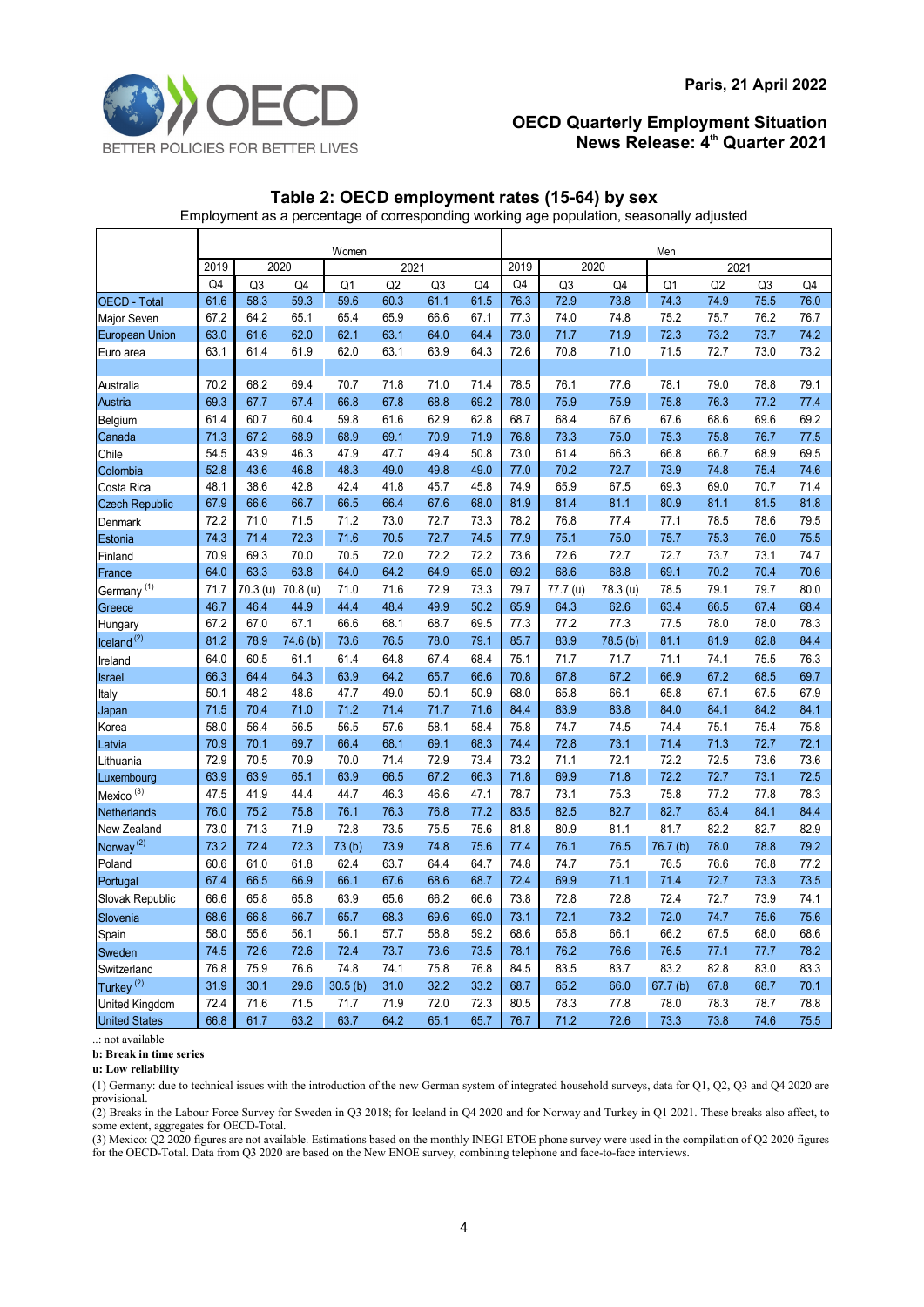## **Table 3: OECD employment rates by age**

Employment as a percentage of corresponding working age population, seasonally adjusted

|                        | Youth (15-24) |         |                |                |      | Prime-age workers (25-54) |          |      |                |      |      | Older workers (55-64) |      |                |      |  |
|------------------------|---------------|---------|----------------|----------------|------|---------------------------|----------|------|----------------|------|------|-----------------------|------|----------------|------|--|
|                        | 2021<br>2019  |         |                | 2021<br>2019   |      |                           |          |      | 2021<br>2019   |      |      |                       |      |                |      |  |
|                        | Q4            | Q1      | Q <sub>2</sub> | Q <sub>3</sub> | Q4   | Q4                        | Q1       | Q2   | Q <sub>3</sub> | Q4   | Q4   | Q <sub>1</sub>        | Q2   | Q <sub>3</sub> | Q4   |  |
| OECD - Total           | 42.5          | 40.1    | 41.1           | 41.8           | 42.3 | 78.8                      | 76.7     | 77.4 | 78.1           | 78.6 | 62.2 | 60.7                  | 61.2 | 61.8           | 62.1 |  |
| Major Seven            | 46.8          | 44.8    | 45.6           | 46.4           | 47.1 | 81.6                      | 79.5     | 80.0 | 80.7           | 81.2 | 65.6 | 64.0                  | 64.3 | 64.8           | 64.9 |  |
| <b>European Union</b>  | 33.4          | 31.1    | 32.6           | 33.4           | 33.8 | 80.2                      | 79.3     | 80.2 | 80.9           | 81.3 | 59   | 59.7                  | 60.3 | 60.8           | 61.2 |  |
| Euro area              | 34.1          | 32.1    | 33.6           | 34.7           | 35.3 | 79.4                      | 78.4     | 79.5 | 79.9           | 80.6 | 60.4 | 60.2                  | 60.7 | 61.3           | 61.7 |  |
|                        |               |         |                |                |      |                           |          |      |                |      |      |                       |      |                |      |  |
| Australia              | 60.1          | 59.7    | 62.0           | 60.1           | 61.4 | 81.7                      | 81.3     | 82.2 | 82.0           | 82.0 | 64.6 | 64.4                  | 65.6 | 65.4           | 66.2 |  |
| Austria                | 51.6          | 49.0    | 49.9           | 51.6           | 50.1 | 85.6                      | 82.9     | 83.1 | 84.3           | 85.0 | 54.3 | 54.0                  | 55.0 | 56.3           | 56.5 |  |
| Belgium                | 26.3          | 22.6    | 24.4           | 26.1           | 25.9 | 80.6                      | 79.2     | 80.7 | 81.4           | 81.7 | 52.4 | 53.4                  | 54.4 | 54.5           | 55.5 |  |
| Canada                 | 57.6          | 52.2    | 53.4           | 57.5           | 58.1 | 83.0                      | 81.4     | 81.7 | 82.4           | 83.8 | 62.8 | 62.6                  | 62.4 | 63.0           | 62.7 |  |
| Chile                  | 25.6          | 19.5    | 20.5           | 22.1           | 23.2 | 75.5                      | 69.3     | 68.9 | 70.7           | 72.0 | 66.9 | 56.6                  | 55.6 | 58.0           | 59.2 |  |
| Colombia               | 40.1          | 37.3    | 37.2           | 37.4           | 37.0 | 75.6                      | 71.6     | 72.1 | 73.1           | 72.5 | 61.5 | 55.6                  | 56.1 | 56.9           | 56.5 |  |
| Costa Rica             | 31.2          | 26.2    | 27.8           | 27.9           | 27.4 | 74.7                      | 69.2     | 68.0 | 71.7           | 72.0 | 58.0 | 50.5                  | 49.9 | 51.8           | 54.1 |  |
| <b>Czech Republic</b>  | 27.2          | 24.4    | 24.5           | 25.0           | 25.3 | 87.3                      | 85.9     | 86.0 | 86.6           | 86.9 | 67.4 | 68.9                  | 68.4 | 70.7           | 71.4 |  |
| Denmark                | 55.5          | 51.7    | 54.2           | 54.3           | 55.3 | 82.9                      | 81.7     | 83.3 | 83.8           | 84.6 | 71.6 | 72.0                  | 71.9 | 72.1           | 73.0 |  |
| Estonia                | 39.9          | 34.1    | 32.7           | 34.4           | 33.1 | 85.4                      | 83.8     | 83.0 | 83.8           | 85.1 | 72.5 | 69.3                  | 69.4 | 73.9           | 73.9 |  |
| Finland                | 44.2          | 42.2    | 43.8           | 44.7           | 44.6 | 82.3                      | 81.7     | 82.5 | 82.5           | 82.6 | 66.5 | 66.6                  | 68.4 | 68.5           | 69.9 |  |
| France                 | 29.7          | 29.9    | 32.3           | 33.0           | 33.7 | 81.9                      | 81.5     | 82.0 | 82.5           | 82.4 | 55.5 | 55.9                  | 55.7 | 56.0           | 56.2 |  |
| Germany <sup>(1)</sup> | 47.7          | 47.1    | 48.2           | 49.1           | 50.2 | 84.0                      | 83.4     | 84.1 | 85.1           | 85.3 | 72.7 | 71.2                  | 71.4 | 72.3           | 72.5 |  |
| Greece                 | 15.1          | 12.3    | 12.8           | 14.0           | 14.3 | 70.5                      | 67.4     | 71.3 | 72.3           | 73.4 | 43.4 | 44.5                  | 48.6 | 49.7           | 50.5 |  |
| Hungary                | 28.6          | 27.4    | 27.7           | 27.2           | 27.7 | 87.3                      | 85.9     | 87.0 | 87.2           | 87.8 | 57.5 | 61.4                  | 62.5 | 63.4           | 63.9 |  |
| $I$ celand $(2)$       | 69.6          | 60.7    | 62.0           | 69.4           | 69.8 | 88.4                      | 82.6     | 83.6 | 83.4           | 84.3 | 80   | 78.7                  | 79.4 | 80.7           | 81.9 |  |
| Ireland                | 41.7          | 35.8    | 40.3           | 47.8           | 47.6 | 80.3                      | 76.7     | 79.7 | 81.3           | 82.4 | 62.8 | 60.7                  | 61.5 | 63.3           | 65.6 |  |
| <b>Israel</b>          |               |         |                |                |      | 80.3                      | 76.7     | 77.0 | 78.0           | 79.6 | 67.8 | 67.0                  | 66.9 | 68.1           | 67.5 |  |
| Italy                  | 18.2          | 16.2    | 17.5           | 18.0           | 18.5 | 70.6                      | 68.2     | 70.0 | 70.8           | 71.6 | 54.0 | 52.6                  | 53.4 | 53.6           | 53.9 |  |
| Japan                  | 47.6          | 46.7    | 46.4           | 47.0           | 46.0 | 86.2                      | 85.9     | 85.9 | 86.2           | 85.9 | 76.9 | 77.0                  | 77.1 | 77.1           | 77.3 |  |
| Korea                  | 27.0          | 25.4    | 27.5           | 27.6           | 27.6 | 76.4                      | 74.6     | 75.2 | 75.6           | 75.9 | 67.0 | 65.5                  | 66.1 | 66.5           | 67.1 |  |
| Latvia                 | 33.7          | 26.3    | 27.7           | 29.2           | 28.4 | 82.9                      | 79.4     | 80.0 | 81.4           | 80.7 | 67.9 | 66.5                  | 68.1 | 68.4           | 68.1 |  |
| Lithuania              | 32.1          | 29.5    | 27.4           | 32.2           | 35.4 | 85.1                      | 83.5     | 84.1 | 84.7           | 84.8 | 68.7 | 66.5                  | 69.4 | 68.9           | 67.3 |  |
| Luxembourg             | 26.6          | 29.0    | 31.9           | 32.5           | 24.2 | 84.5                      | 83.6     | 85.1 | 86.4           | 86.5 | 44   | 47.2                  | 47.7 | 44.3           | 47.1 |  |
| Mexico <sup>(3)</sup>  | 41.5          | 39.3    | 41.0           | 41.6           | 41.5 | 72.7                      | 69.9     | 71.3 | 71.6           | 72.3 | 56.6 | 50.9                  | 53.2 | 53.8           | 54.5 |  |
| Netherlands            | 73            | 69.6    | 71.3           | 72.8           | 73.0 | 85.3                      | 85.5     | 85.7 | 86.0           | 86.4 | 70.2 | 71.0                  | 70.6 | 71.6           | 72.4 |  |
| New Zealand            | 55.6          | 55.9    | 58.0           | 59.0           | 59.3 | 84.6                      | 83.9     | 84.1 | 85.6           | 85.7 | 76.5 | 77.0                  | 77.3 | 78.8           | 78.7 |  |
| Norway <sup>(2)</sup>  | 50.8          | 50.4(b) | 54.3           | 54.0           | 54.6 | 83.2                      | 82.4 (b) | 83.2 | 84.2           | 84.3 | 73.4 | 73.6 (b)              | 74.3 | 75.0           | 75.7 |  |
| Poland                 | 32.1          | 26.5    | 26.9           | 27.7           | 28.1 | 81.9                      | 84.2     | 84.8 | 85.1           | 85.2 | 49.2 | 53.5                  | 54.4 | 55.1           | 55.6 |  |
| Portugal               | 27.6          | 21.9    | 23.6           | 22.8           | 22.8 | 85.2                      | 83.9     | 84.9 | 86.2           | 86.3 | 58.8 | 61.1                  | 63.8 | 63.9           | 64.7 |  |
| Slovak Republic        | 25.0          | 20.4    | 19.8           | 21.2           | 21.7 | 84.1                      | 81.3     | 82.8 | 84.2           | 84.3 | 59.8 | 58.7                  | 59.7 | 61.2           | 62.9 |  |
| Slovenia               | 30.5          | 23.9    | 28.2           | 33.1           | 33.0 | 88.4                      | 86.2     | 88.7 | 89.1           | 89.2 | 47.9 | 51.4                  | 53.9 | 52.4           | 53.1 |  |
| Spain                  | 22.6          | 18.5    | 20.5           | 22.1           | 21.2 | 75.7                      | 73.7     | 75.2 | 75.8           | 76.8 | 54.7 | 54.9                  | 55.5 | 55.9           | 56.8 |  |
| Sweden                 | 44.2          | 39.1    | 41.8           | 41.1           | 40.7 | 85.8                      | 83.7     | 84.6 | 85.2           | 85.4 | 76.2 | 76.1                  | 76.8 | 76.9           | 77.6 |  |
| Switzerland            | 61.3          | 59.4    | 58.9           | 59.5           | 60.6 | 87.7                      | 86.1     | 85.7 | 86.4           | 87.0 | 73.2 | 71.9                  | 72.1 | 72.2           | 73.0 |  |
| Turkey <sup>(2)</sup>  | 33.1          | 31.9(b) | 31.2           | 32.1           | 33.8 | 59.8                      | 58.9(b)  | 59.5 | 60.7           | 61.8 | 33.0 | 32.3(b)               | 33.3 | 33.9           | 34.8 |  |
| United Kingdom         | 54.8          | 50.6    | 51.8           | 53.0           | 54.2 | 85.1                      | 84.2     | 84.4 | 84.7           | 84.6 | 66.6 | 65.4                  | 65.1 | 64.7           | 64.5 |  |
| <b>United States</b>   | 51.3          | 49.1    | 49.8           | 50.2           | 51.2 | 80.4                      | 76.6     | 77.0 | 78.0           | 78.8 | 63.8 | 61.0                  | 61.6 | 62.4           | 62.5 |  |

..: not available

**b: Break in time series**

**u: Low reliability**

(1) Germany: due to technical issues with the introduction of the new German system of integrated household surveys, data for Q1, Q2, Q3 and Q4 2020 are provisional.

(2) Breaks in the Labour Force Survey for Iceland in Q4 2020 and for Norway and Turkey in Q1 2021. These breaks also affect, to some extent, aggregates for OECD-Total.

(3) Mexico: Q2 2020 figures are not available. Estimations based on the monthly INEGI ETOE phone survey were used in the compilation of Q2 2020 figures for the OECD-Total. Data from Q3 2020 are based on the New ENOE survey, combining telephone and face-to-face interviews.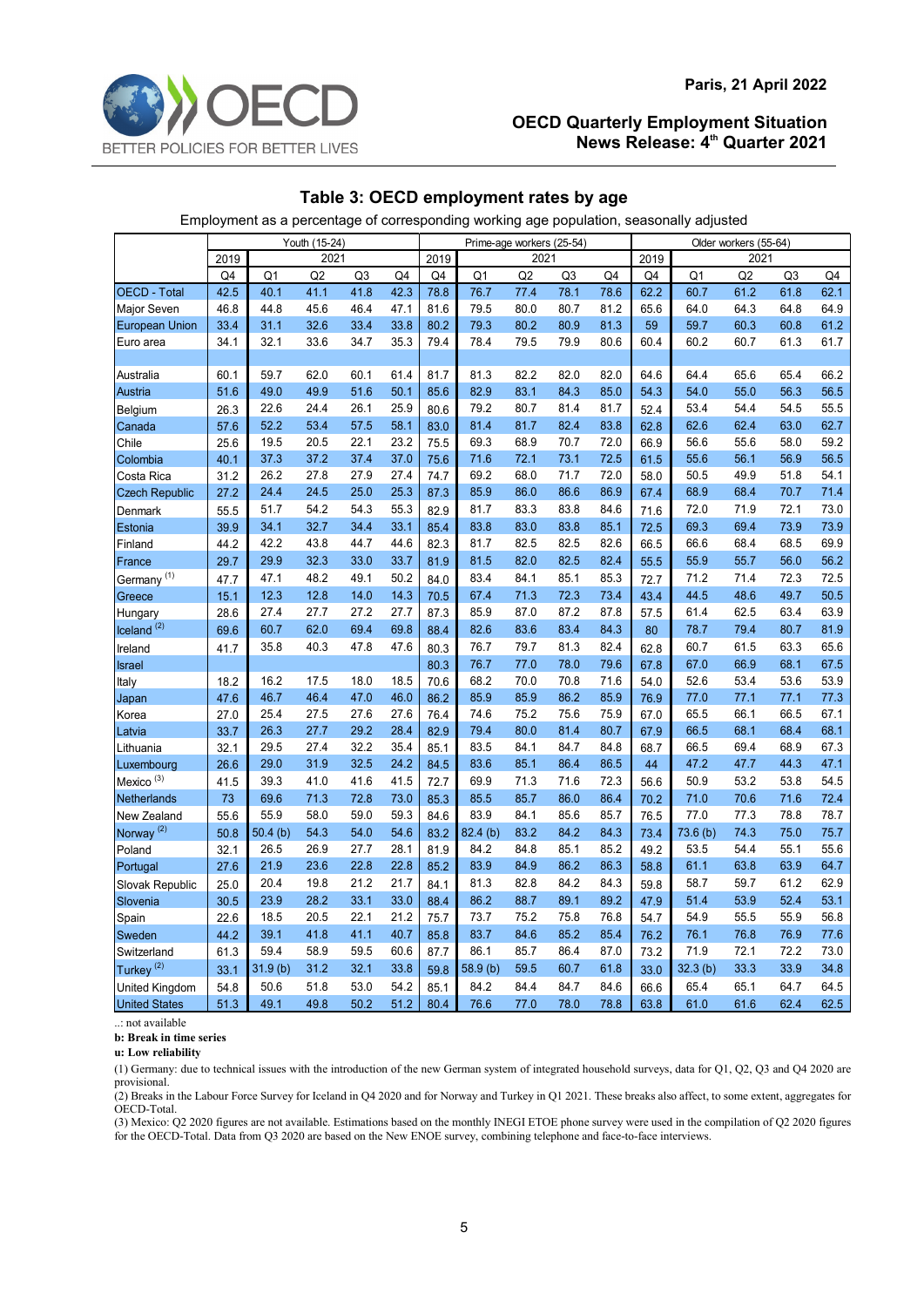

# **Table 4: OECD labour force participation rates (15-64)**

Labour force as a percentage of corresponding working age population, seasonally adjusted

|                        | Participation rate           |      |      |      |      |          |          |          |      |                |      |  |  |
|------------------------|------------------------------|------|------|------|------|----------|----------|----------|------|----------------|------|--|--|
|                        | 2018<br>2019<br>2020<br>2021 |      |      |      | 2019 | 2020     |          | 2021     |      |                |      |  |  |
|                        |                              |      |      |      | Q4   | Q3       | Q4       | Q1       | Q2   | Q <sub>3</sub> | Q4   |  |  |
| OECD - Total           | 72.4                         | 72.8 | 71.2 | 72.4 | 72.9 | 71.2     | 71.7     | 71.8     | 72.4 | 72.7           | 72.8 |  |  |
| <b>Major Seven</b>     | 74.9                         | 75.3 | 74.4 | 75.1 | 75.5 | 74.4     | 74.6     | 74.6     | 75.0 | 75.3           | 75.4 |  |  |
| <b>European Union</b>  | 72.8                         | 73.2 | 72.3 | 73.6 | 73.0 | 72.4     | 72.5     | 72.7     | 73.7 | 73.9           | 74.2 |  |  |
| Euro area              | 73.4                         | 73.6 | 72.5 | 73.7 | 73.4 | 72.6     | 72.5     | 72.8     | 73.9 | 74.1           | 74.1 |  |  |
|                        |                              |      |      |      |      |          |          |          |      |                |      |  |  |
| Australia              | 78.0                         | 78.5 | 77.9 | 79.1 | 78.5 | 77.7     | 79.0     | 79.2     | 79.6 | 78.5           | 79.0 |  |  |
| Austria                | 77.1                         | 77.3 | 76.4 | 77.3 | 77.2 | 76.7     | 76.4     | 76.9     | 77.2 | 77.4           | 77.5 |  |  |
| Belgium                | 68.7                         | 69.1 | 68.4 | 69.7 | 68.8 | 68.9     | 68.2     | 68.4     | 69.5 | 70.7           | 70.1 |  |  |
| Canada                 | 78.2                         | 78.7 | 77.4 | 79.1 | 78.7 | 78.3     | 78.7     | 78.7     | 78.8 | 79.5           | 79.6 |  |  |
| Chile                  | 69.4                         | 69.3 | 62.7 | 64.3 | 69.3 | 60.1     | 63.5     | 64.2     | 63.1 | 64.6           | 65.4 |  |  |
| Colombia               | 73.7                         | 73.2 | 69.0 | 71.3 | 72.5 | 68.7     | 70.6     | 71.3     | 71.8 | 71.6           | 70.4 |  |  |
| Costa Rica             | 68.1                         | 70.1 | 68.3 | 68.6 | 70.7 | 67.3     | 69.3     | 69.2     | 68.1 | 69.0           | 68.2 |  |  |
| <b>Czech Republic</b>  | 76.6                         | 76.7 | 76.4 | 76.6 | 76.7 | 76.3     | 76.5     | 76.4     | 76.3 | 76.8           | 76.8 |  |  |
| Denmark                | 78.2                         | 79.1 | 79.0 | 79.6 | 79.2 | 79.1     | 79.0     | 79.1     | 79.6 | 79.7           | 79.9 |  |  |
| Estonia                | 79.3                         | 79.2 | 79.6 | 79.1 | 79.5 | 79.7     | 80.2     | 79.2     | 78.4 | 79.3           | 79.5 |  |  |
| Finland                | 77.0                         | 77.4 | 77.3 | 78.8 | 77.7 | 77.7     | 77.8     | 78.0     | 79.3 | 78.9           | 79.1 |  |  |
| France                 | 72.8                         | 72.6 | 72.0 | 73.0 | 72.5 | 72.3     | 72.1     | 72.4     | 73.2 | 73.3           | 73.2 |  |  |
| Germany <sup>(1)</sup> | 77.5                         | 78.1 | 77.3 | 78.7 | 78.2 | 77.2 (u) | 77.6 (u) | 77.9     | 78.4 | 79.1           | 79.4 |  |  |
| Greece                 | 68.1                         | 68.5 | 65.3 | 67.3 | 68.1 | 66.9     | 65.2     | 64.5     | 67.9 | 68.3           | 68.4 |  |  |
| Hungary                | 74.1                         | 74.7 | 75.1 | 76.2 | 74.7 | 75.4     | 75.4     | 75.4     | 76.1 | 76.3           | 76.8 |  |  |
| $l$ celand $(2)$       | 87.5                         | 87.3 | 85.2 | 85.1 | 86.7 | 86.7     | 83.6 (b) | 84.2     | 85.0 | 84.8           | 86.2 |  |  |
| Ireland                | 72.8                         | 73.2 | 70.8 | 74.6 | 73.1 | 71.0     | 71.0     | 71.3     | 74.6 | 75.8           | 76.6 |  |  |
| Israel                 | 72.0                         | 71.7 | 69.9 | 70.2 | 71.2 | 69.5     | 69.2     | 68.9     | 69.6 | 70.8           | 71.4 |  |  |
| Italy                  | 65.6                         | 65.7 | 63.6 | 64.5 | 65.4 | 64.1     | 63.4     | 63.1     | 64.5 | 65.1           | 65.2 |  |  |
| Japan                  | 78.9                         | 79.7 | 79.7 | 80.3 | 80.0 | 79.7     | 80.0     | 80.2     | 80.3 | 80.4           | 80.2 |  |  |
| Korea                  | 69.3                         | 69.5 | 68.6 | 69.0 | 69.5 | 68.4     | 68.5     | 68.5     | 69.1 | 69.1           | 69.4 |  |  |
| Latvia                 | 77.7                         | 77.3 | 78.1 | 75.8 | 77.4 | 78.2     | 77.8     | 75.1     | 75.8 | 76.6           | 75.8 |  |  |
| Lithuania              | 77.3                         | 78.1 | 78.6 | 78.2 | 78.4 | 78.2     | 78.7     | 77.4     | 78.0 | 78.7           | 78.8 |  |  |
| Luxembourg             | 71.1                         | 72.0 | 72.2 | 73.2 | 72.1 | 72.7     | 73.4     | 72.1     | 73.9 | 74.3           | 72.6 |  |  |
| Mexico <sup>(3)</sup>  | 63.7                         | 64.6 | ù.   | 63.7 | 64.7 | 59.8     | 62.2     | 62.5     | 63.9 | 64.1           | 64.5 |  |  |
| Netherlands            | 82.8                         | 83.4 | 83.4 | 83.7 | 83.5 | 83.5     | 83.5     | 83.3     | 83.5 | 83.9           | 84.0 |  |  |
| New Zealand            | 81.2                         | 80.9 | 80.6 | 81.6 | 80.7 | 80.5     | 80.7     | 81.0     | 81.2 | 82.0           | 82.0 |  |  |
| Norway <sup>(2)</sup>  | 77.9                         | 78.3 | 78.2 | 80.0 | 78.4 | 78.0     | 78.2     | 78.9 (b) | 80.1 | 80.2           | 80.5 |  |  |
| Poland                 | 69.4                         | 69.9 | 70.1 | 72.8 | 69.9 | 70.3     | 70.9     | 72.0     | 72.7 | 73.1           | 73.3 |  |  |
| Portugal               | 74.5                         | 74.9 | 73.8 | 75.2 | 74.9 | 74.1     | 74.4     | 73.9     | 75.4 | 75.6           | 75.9 |  |  |
| Slovak Republic        | 74.4                         | 74.8 | 74.5 | 74.6 | 74.6 | 74.6     | 74.7     | 73.5     | 74.3 | 75.1           | 75.5 |  |  |
| Slovenia               | 74.5                         | 74.7 | 73.8 | 75.1 | 74.1 | 73.3     | 74.0     | 72.9     | 75.1 | 76.3           | 75.8 |  |  |
| Spain                  | 73.7                         | 73.8 | 72.2 | 73.7 | 73.8 | 72.5     | 73.0     | 72.7     | 74.0 | 74.3           | 73.9 |  |  |
| Sweden <sup>(2)</sup>  | 82.3                         | 82.5 | 82.1 | 82.9 | 82.4 | 82.1     | 82.3     | 82.4     | 83.1 | 83.0           | 83.0 |  |  |
| Switzerland            | 84.2                         | 84.3 | 84.1 | 83.7 | 84.3 | 84.2     | 84.8     | 83.8     | 82.9 | 83.7           | 84.2 |  |  |
| Turkey <sup>(2)</sup>  | 58.5                         | 58.4 | 54.9 | 57.3 | 58.2 | 55.2     | 55.1     | 56.5(b)  | 56.8 | 57.4           | 58.3 |  |  |
| <b>United Kingdom</b>  | 78.9                         | 79.3 | 79.1 | 78.8 | 79.5 | 78.9     | 78.9     | 78.7     | 78.8 | 78.8           | 78.8 |  |  |
| <b>United States</b>   | 73.6                         | 74.1 | 73.0 | 73.4 | 74.4 | 72.7     | 73.0     | 73.0     | 73.3 | 73.5           | 73.7 |  |  |

..: not available

**b: Break in time series**

**u: Low reliability**

(1) Germany: due to technical issues with the introduction of the new German system of integrated household surveys, data for Q1, Q2, Q3 and Q4 2020 are provisional.

(2) Breaks in the Labour Force Survey for Iceland in Q4 2020 and for Norway and Turkey in Q1 2021. These breaks also affect, to some extent, aggregates for the European Union and OECD-Total.

(3) Mexico: Q2 2020 figures are not available. Estimations based on the monthly INEGI ETOE phone survey were used in the compilation of Q2 2020 figures for the OECD-Total. Data from Q3 2020 are based on the New ENOE survey, combining telephone and face-to-face interviews.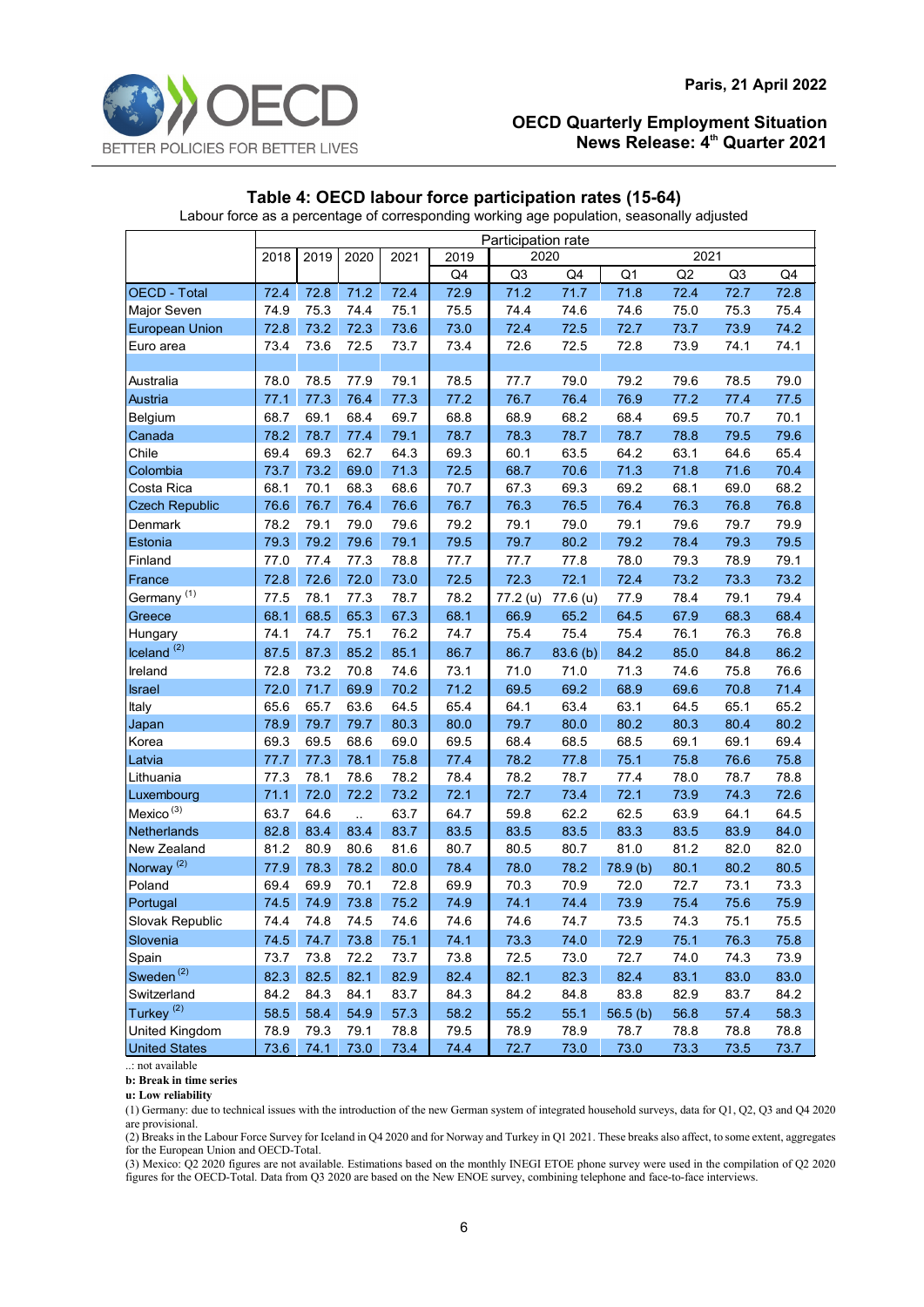

## **Note: Employment and unemployment statistics during the COVID-19 crisis**

The broad comparability of unemployment data across OECD countries is achieved through the adherence of national statistics to International Guidelines from the International Conference of Labour Statisticians (ICLS) – the so-called ILO guidelines.

Departures from these guidelines may however exist across countries depending on national circumstances (e.g. statistical environment, national regulations and practices). Typically, these departures have only a limited impact on broad comparability of employment and unemployment statistics. However, the unprecedented impact of COVID-[1](#page-6-0)9<sup>1</sup> is amplifying divergences and affects the cross-country comparability of unemployment statistics in this news release.

This concerns in particular the treatment of persons on temporary layoff or employees furloughed by their employers. These are *persons not at work during the survey reference week due to economic reasons and business conditions* (i.e. lack of work, shortage of demand for goods and services, business closures or business moves).

According to ILO guidelines, '**employed**' persons include those who, in their present job, were 'not at work' for a short duration but maintained a job attachment during their absence (ILO, 2013 and 2020). Job attachment is determined on the basis of the continued receipt of remuneration, and/or the total duration of the absence. In practice, formal or continued job attachment is established when:

- o *the expected total duration of the absence is up to three months* (*which can be more than three months, if the return to employment in the same economic unit is guaranteed and, in the case of the pandemic, once the restrictions in place* - *where applicable - are lifted*) **OR**
- o *workers continue to receive remuneration from their employer, including partial pay, even if they also receive support from other sources, including government schemes.*

In turn persons are classified as '**not employed**' if:

o *The expected total duration of absence is greater than three months or there is no or unknown expected return to the same economic unit* 

**AND** 

o *People in this condition do not receive any part of their remuneration from their employer.*

Not-employed persons are classified as '**unemployed'** if they fulfil the criteria of active "job search"[2](#page-6-1) and "availability" specified for the measurement of unemployment**.**

However, departures from these guidelines in national practices do exist. In particular, in North America persons on temporary layoff are considered to be "only weakly or not at all attached to their job and are to be counted as unemployed" (Sorrentino, 2000). In the United States, people on temporary layoff are classified as 'unemployed' if they expect to be recalled to their job within six months. If they have not been given a date to return to work by their employer and if they have no expectation to return to work within six months, they need to fulfil the "job search" criteria to be classified as 'unemployed'. For the latest US figures "people who were effectively laid off due to

<span id="page-6-0"></span><sup>&</sup>lt;sup>1</sup> Broad comparability is ensured during normal business conditions, while divergences are potentially exacerbated during economic and financial crisis, such as the Great Recession or the current Covid-19 crisis.

<span id="page-6-1"></span><sup>&</sup>lt;sup>2</sup> Some not-employed persons may be classified as "inactive/out of the labour force" because, due to the pandemic, they are either not able to actively look for a job even if they are available to work or are not available to work because of family responsibilities as schools and care services are closed.